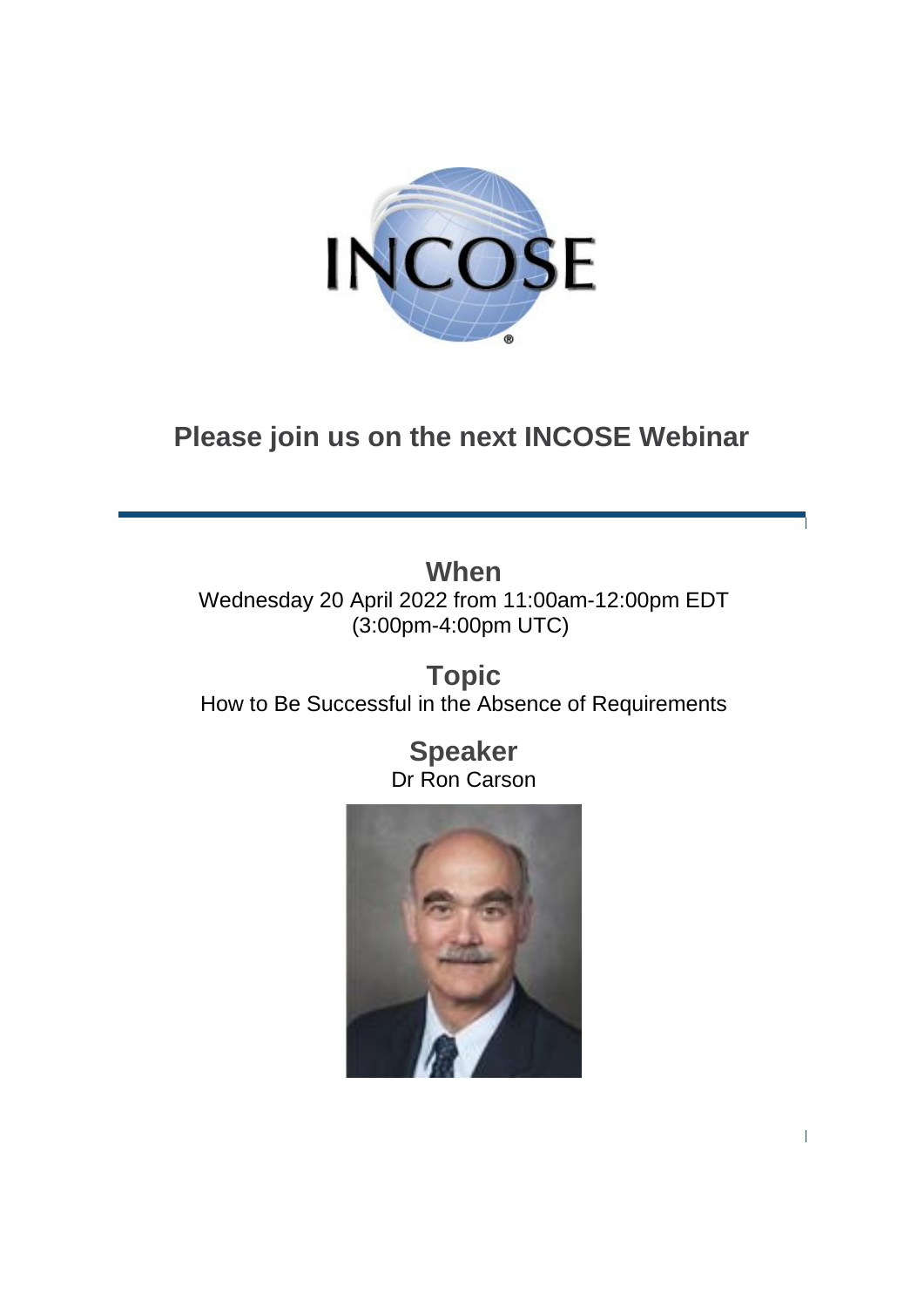## **Abstract**

Clients and Customers often believe they know the solution they prefer but may not understand the problem they need solved. As a consequence, their requirements may be non-existent, incomplete, or incorrect. Requirements elicitation may be inadequate to actually realize a correct and complete set of requirements. This presentation explains how to generate requirements when there aren't any or they are not complete, consistent or correct. Checklists for engaging clients and customers are included.

#### **Biography**

**Dr Ron Carson** is a Fellow of the International Council on Systems Engineering, a certified Expert Systems Engineering Professional (ESEP®), and has been an Adjunct Professor in Engineering at Seattle Pacific University, the University of Washington, and the Missouri University of Science & Technology.

Dr Carson retired in 2015 as a Technical Fellow in Systems Engineering after 27 years at The Boeing Company. As a member of the INCOSE Requirements and Measurement Working Groups he has published definitive papers on requirements completeness, structured requirements, requirements verification and validation, and measuring requirements quality. He has been issued six US patents in satellite communications, and two patents regarding "Structured Requirements Generation and Assessment". Dr Carson has a PhD from the University of Washington in Nuclear Engineering (Experimental Plasma Physics), and a BS from the California Institute of Technology in Applied Physics.

# **Become an INCOSE Member!**

Please follow this link to join INCOSE as a member or associate member:

<https://www.incose.org/incose-member-resources/join-incose>

**Our Sponsor for 2022:**

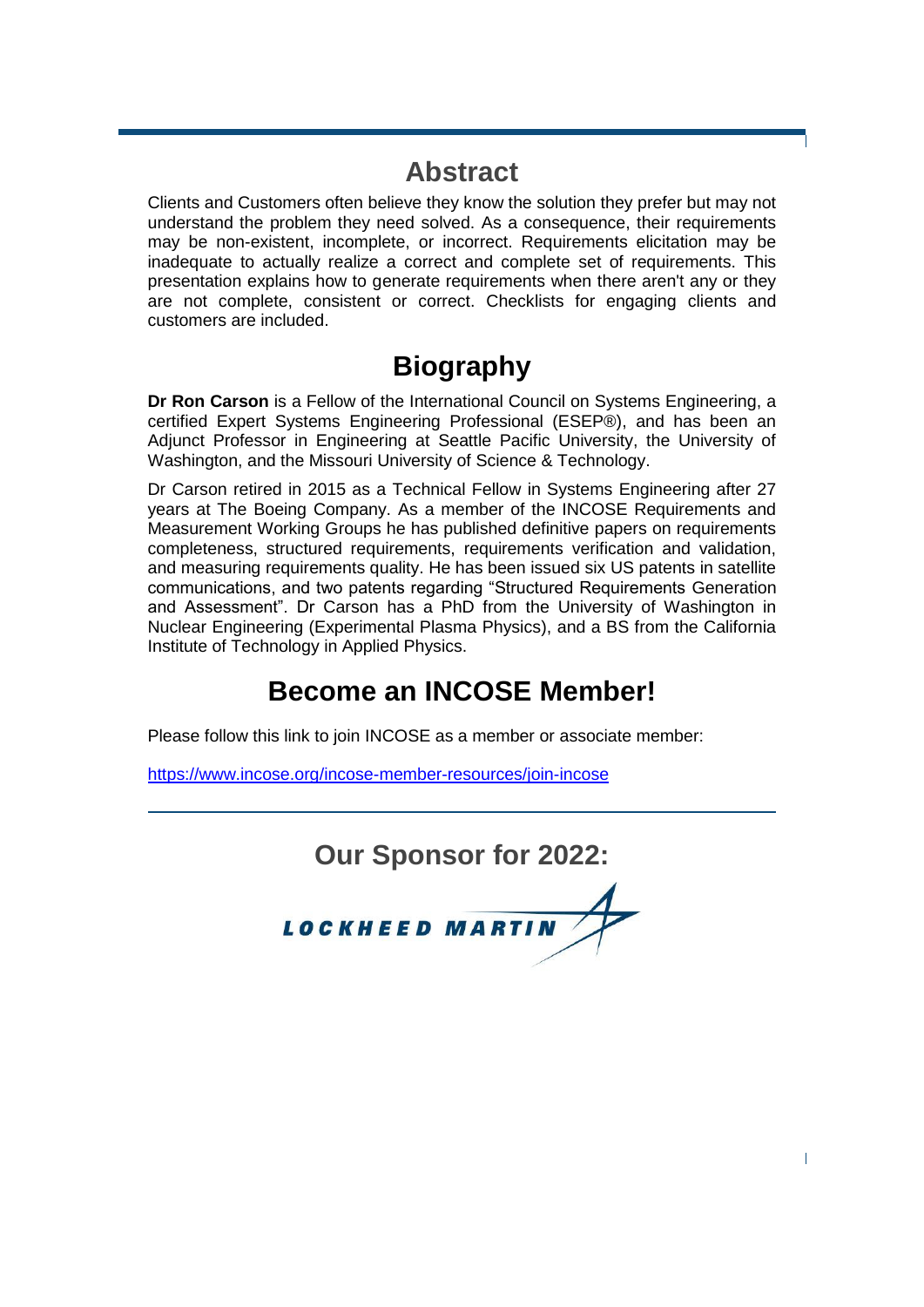## **How to Connect**

**Register in advance for this webinar at: [https://incose-org.zoom.us/webinar/register/WN\\_-](https://incose-org.zoom.us/webinar/register/WN_-F5UY1aCR6KNQqmG1LF6MQ) [F5UY1aCR6KNQqmG1LF6MQ](https://incose-org.zoom.us/webinar/register/WN_-F5UY1aCR6KNQqmG1LF6MQ)**

**After registering, you will receive a confirmation email containing information about joining the webinar. We recommend attendees join audio using the ZOOM platform audio (Voice over Internet).**

**You will also find a copy of the joining instructions on the INCOSE Connect website, at: [https://connect.incose.org/Library/Webinars/Pages/INCOSE-](https://connect.incose.org/Library/Webinars/Pages/INCOSE-Webinars.aspx)[Webinars.aspx](https://connect.incose.org/Library/Webinars/Pages/INCOSE-Webinars.aspx)**

## **Notice**

Please note that you can now access the webinar using mobile devices. There are 1000 virtual seats available for the webinar. Currently they are available on a firstcome, first-served basis.

Zoom can be used to record meetings. By participating in this meeting, you agree that your communications may be monitored or recorded at any time during the meeting.

## **Missed the Webinar?**

If you miss the webinar, you will be able to see a recording of it on INCOSE Connect at [https://connect.incose.org/Library/Webinars/Pages/INCOSE-](https://connect.incose.org/Library/Webinars/Pages/INCOSE-Webinars.aspx)[Webinars.aspx](https://connect.incose.org/Library/Webinars/Pages/INCOSE-Webinars.aspx) where you will also be able to view the previous one hundred and fifty-six INCOSE webinars.

Please note you can now receive a PDU supporting certification renewal by attending an INCOSE technical webinar. Here is the link to details about certification renewal, including information on PDUs.

<https://www.incose.org/systems-engineering-certification/certification-faqs>

Regards, Andy Pickard Rolls-Royce Representative, INCOSE Corporate Advisory Board, [Andrew.C.Pickard@rolls-royce.com](mailto:Andrew.C.Pickard@rolls-royce.com)